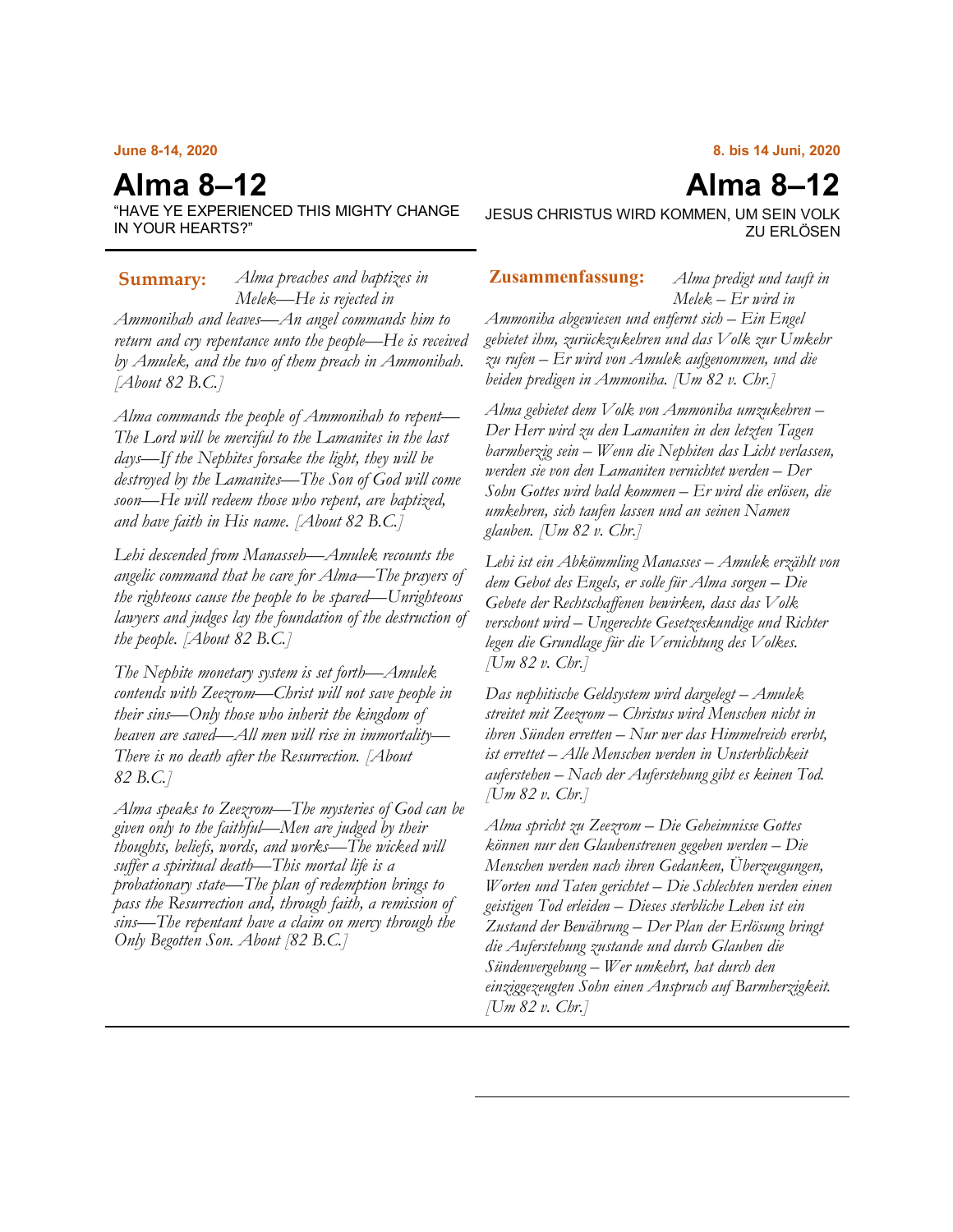| <b>Supplemental</b><br>What value is in an<br><b>Jewish and</b><br>"order" or "authority"<br><b>Holy Land</b><br>of religious and<br><b>Insights</b><br>secular matters?<br>The opening statement<br>of Alma, chapter eight, refers to the "order<br>of the Church." The Lord always had an<br>order of governing the affairs of his<br>dealings with his children. Modern Judaism<br>struggles with a lack of religious order.<br>There are many disputations among Jews<br>themselves about the interpretations of<br>Jewish law, yet the State of Israel provides<br>a framework that is supposed to allow<br>religious freedom. "Israel's Declaration of<br>Independence guarantees religious<br>freedom and the safeguarding of holy<br>places for all peoples 'without distinction of<br>creed, race or sex.' And, in fact,<br>communities from all the major religions of<br>the world live side by side in Israel,<br>attending their own centers of worship and<br>maintaining their own traditions. The<br>Ministry of Religious Affairs works closely<br>with religious leaders of all denominations<br>to ensure religious equality. Each religious<br>community has its own courts with<br>jurisdiction over personal matters, and their<br>own community schools, should parents<br>opt for a religious education."<br>(Encyclopedia Judaica Jr.) | <b>Ergänzende</b><br><b>Jüdische und</b><br><b>Heilige Land</b><br><b>Einsichte</b> |
|-----------------------------------------------------------------------------------------------------------------------------------------------------------------------------------------------------------------------------------------------------------------------------------------------------------------------------------------------------------------------------------------------------------------------------------------------------------------------------------------------------------------------------------------------------------------------------------------------------------------------------------------------------------------------------------------------------------------------------------------------------------------------------------------------------------------------------------------------------------------------------------------------------------------------------------------------------------------------------------------------------------------------------------------------------------------------------------------------------------------------------------------------------------------------------------------------------------------------------------------------------------------------------------------------------------------------------------------------------------------|-------------------------------------------------------------------------------------|
| What clashes are there in secular vs<br>religious law?<br>"Nevertheless, the problem of maintaining<br>a balance between the religious and the<br>secular has caused problems in Israel and<br>has been the subject of many political<br>disputes. For example, the Orthodox wing<br>believes that all traffic and public works<br>should stop on the Sabbath. The non-<br>religious, however, feel that this is<br>tantamount to forcing religious observance<br>on others. This results in a certain amount<br>of inconsistency in national policy. In                                                                                                                                                                                                                                                                                                                                                                                                                                                                                                                                                                                                                                                                                                                                                                                                        |                                                                                     |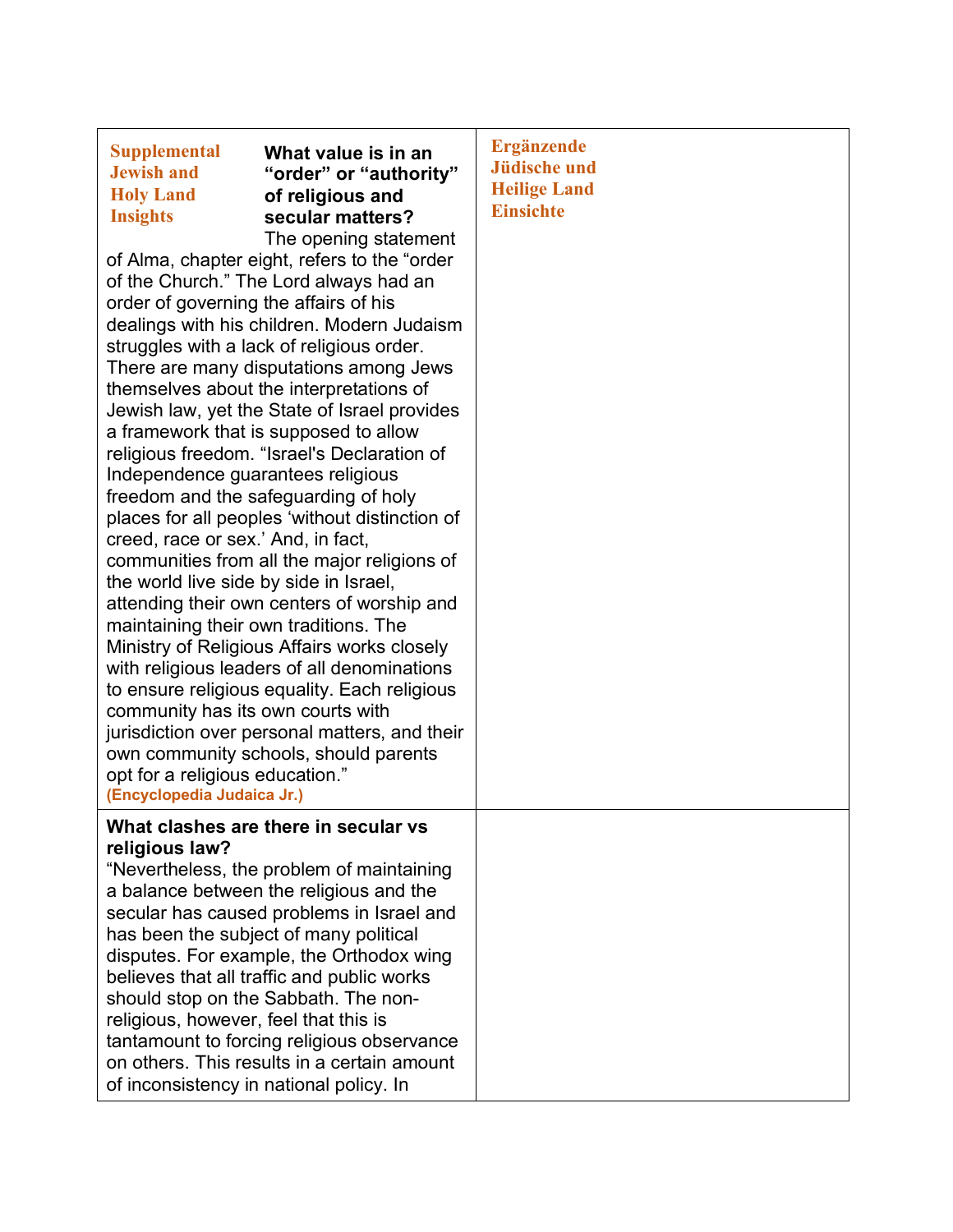| Jerusalem, no buses run on Sabbath while<br>in Haifa there is public transport on that<br>day. In the cities, some cafes and places of<br>entertainment, such as movie houses, are<br>open on the Sabbath. Yet, there are certain<br>Orthodox neighborhoods completely<br>blocked off to all vehicles, both public and<br>private " (Encyclopedia Judaica Jr.)                                                                                                                                                                                                                                                                                                                                                                                                                                                                                                                                                  |  |
|-----------------------------------------------------------------------------------------------------------------------------------------------------------------------------------------------------------------------------------------------------------------------------------------------------------------------------------------------------------------------------------------------------------------------------------------------------------------------------------------------------------------------------------------------------------------------------------------------------------------------------------------------------------------------------------------------------------------------------------------------------------------------------------------------------------------------------------------------------------------------------------------------------------------|--|
| How did the Israeli legal system evolve?<br>The State of Israel has established a legal<br>system based on Biblical law yet it is<br>greatly influenced by the British system of<br>Law established during the Mandate period<br>prior to Israel becoming a state. Some<br>modern/biblical considerations of legal<br>terms follow. The first includes information<br>about witnesses. That is followed by some<br>insight about lawyers and "pleaders." "The<br>laws involving witness are many. Not all<br>people are qualified to testify before the<br>court. Among those not admissible are<br>slaves, minors (before bar mitzvah),<br>lunatics, the deaf and dumb, the blind,<br>criminals who have not repented their<br>crime, relatives of any party involved in the<br>case or the judges, one who stands to gain<br>from his testimony, and, in certain cases,<br>WOMEN." (Encyclopedia Judaica Jr.) |  |
| What are the responsibilities and<br>requirements of witnesses?<br>"Any person who has seen the event but<br>does not testify is liable to punishment<br>which will be meted out to him by God. In<br>criminal cases the witness is under<br>obligation to testify of his own accord; in<br>civil cases the duty to testify arises only<br>when the man is summoned to do so." "The<br>court warns the witnesses that bearing<br>false witness is a serious crime and each<br>witness is investigated and interrogated<br>separately in order to make sure that he is<br>not lying. If it is established that the                                                                                                                                                                                                                                                                                               |  |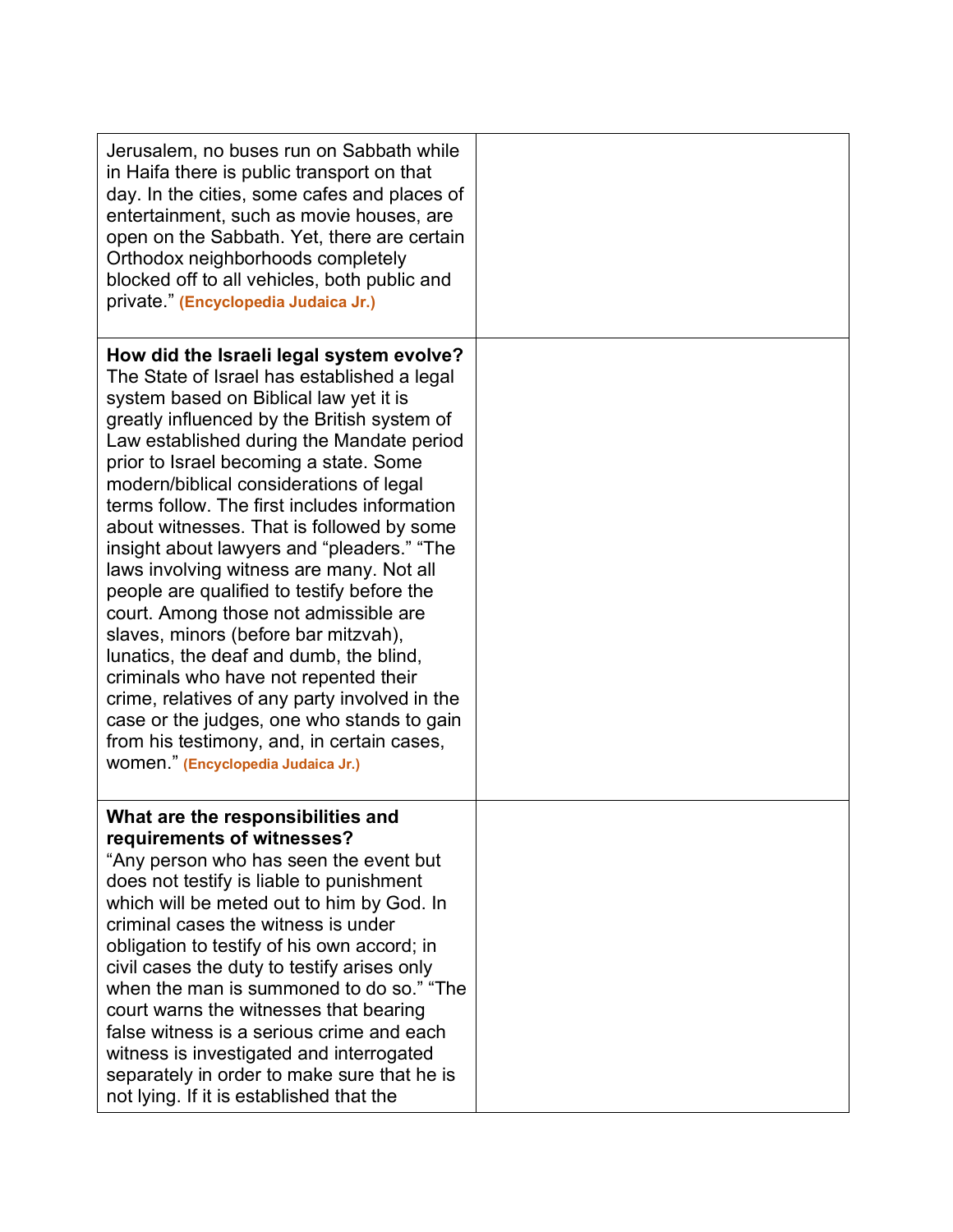| witnesses have testified falsely, they are<br>disqualified from ever bearing witness<br>again and, under certain circumstances<br>the same punishment the accused would<br>have received had he been convicted. If<br>one witness should contradict another, or<br>say something contradicted by fact --- the<br>testimony is rejected. The Bible declares<br>that in order to convict, the evidence must<br>be given by at least two witnesses.<br>However, in certain cases such as those<br>requiring an oath, a single witness is valid.<br>A testimony must be given by the witness<br>himself and not by another who says that<br>he heard such a testimony. Acceptable<br>witnesses who sign a document render it<br>valid." "Halakhic requirements of the<br>marriage ceremony include: the <i>huppah</i><br>(canopy); the giving of the ring by the<br>groom to the bride in the presence of two<br>valid witnesses;" (Encyclopedia Judaica Jr.)                                   |  |
|---------------------------------------------------------------------------------------------------------------------------------------------------------------------------------------------------------------------------------------------------------------------------------------------------------------------------------------------------------------------------------------------------------------------------------------------------------------------------------------------------------------------------------------------------------------------------------------------------------------------------------------------------------------------------------------------------------------------------------------------------------------------------------------------------------------------------------------------------------------------------------------------------------------------------------------------------------------------------------------------|--|
| What reasons would compel no<br>"swearing-in" of a witness?<br>"Today in courts in most countries, it is<br>common practice to 'swear in' all<br>witnesses. Jewish law never adopted this<br>custom, preferring to accept testimony<br>without the administration of an oath, as<br>long as there were at least two witnesses<br>who corroborated each other's testimony,<br>as well as other supportive evidence<br>Testimony given under oath was, in fact,<br>considered to be a particularly weak form<br>of evidence, and it was only accepted when<br>there was a complete lack of something<br>better. When the judicial oath was<br>administered, it was only used in civil cases<br>and then not to the witnesses but to the<br>defendant, or less often, to the plaintiff. In<br>capital cases, a judicial oath was never<br>administered, since it was assumed that no<br>one charged with a capital crime could be<br>believed, even under oath." (Encyclopedia<br>Judaica Jr.) |  |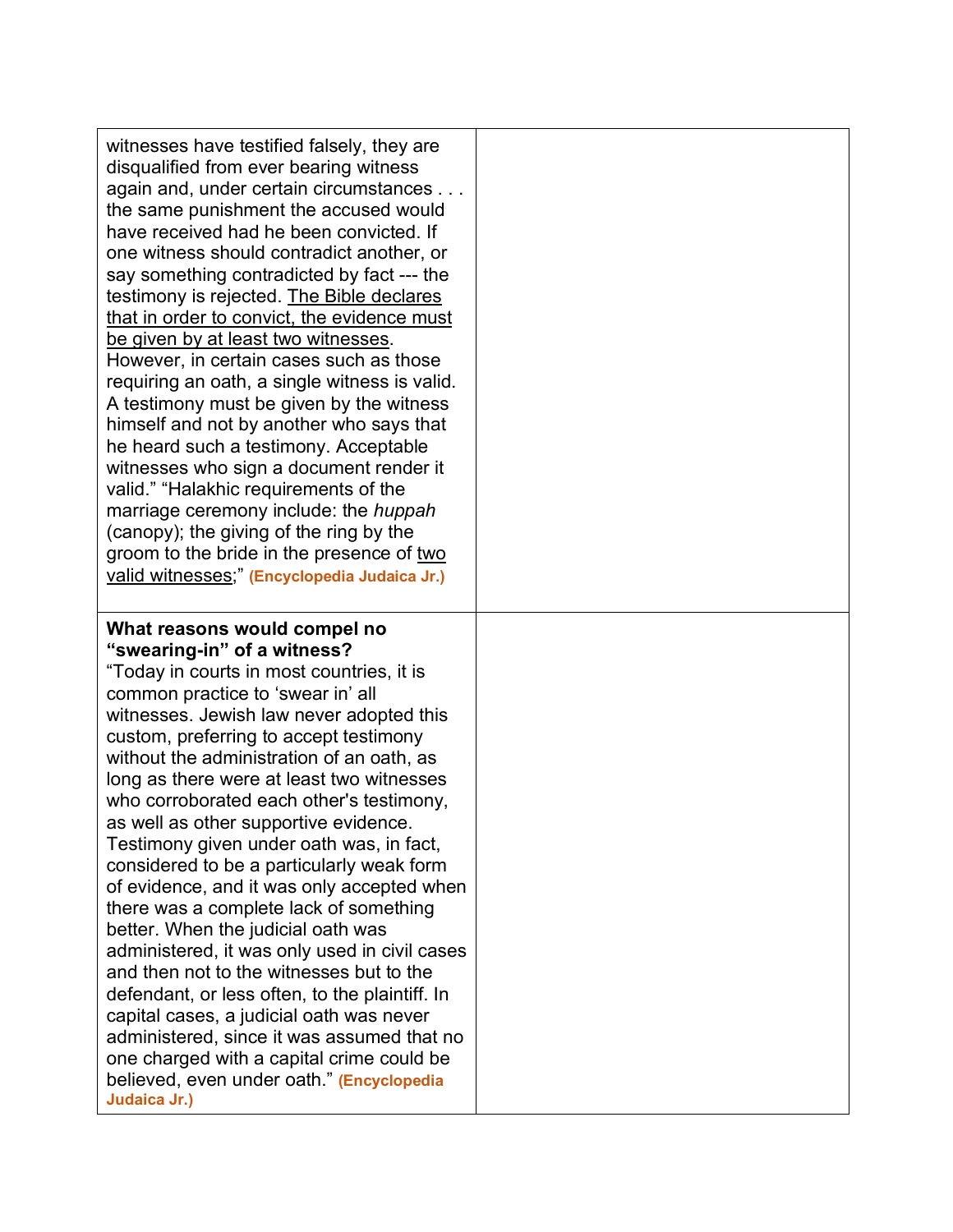| How is perjury handled?<br>"In Jewish law, perjury can only be proven<br>by the evidence of two other witnesses who<br>both testify that the perjurer could not have<br>been present at the time and place he<br>claims. These second witnesses must give<br>their evidence in the presence of the first<br>witness. Only in this way can the charge of<br>perjury be leveled: if the second witnesses<br>simply disagree with the first but cannot<br>break his alibi, or if the second witnesses<br>do not offer their refutal in front of the first,<br>this constitutes not perjury, but<br>contradiction in which case all the evidence<br>is disregarded." "The punishment for<br>perjury is laid down in Deuteromony 19:19--<br>21: 'You shall do to him as he schemed to<br>do to his fellow (i.e., the accused).' There<br>was considerable discussion on the death<br>sentence for perjurers, complicated by a<br>debate on whether a perjurer who had<br>intended to kill by his false testimony, but<br>had not in fact succeeded in doing so, was<br>himself liable for execution. The law was<br>interpreted to mean that a perjurer should<br>suffer what he had schemed to do, not<br>what had occurred, but in practice the<br>death sentence was rarely carried out for<br>any offense perjurers were usually<br>fined or flogged never allowed to act as<br>witnesses again convictions for perjury<br>were widely publicized."<br>(Encyclopedia Judaica Jr.) |  |
|----------------------------------------------------------------------------------------------------------------------------------------------------------------------------------------------------------------------------------------------------------------------------------------------------------------------------------------------------------------------------------------------------------------------------------------------------------------------------------------------------------------------------------------------------------------------------------------------------------------------------------------------------------------------------------------------------------------------------------------------------------------------------------------------------------------------------------------------------------------------------------------------------------------------------------------------------------------------------------------------------------------------------------------------------------------------------------------------------------------------------------------------------------------------------------------------------------------------------------------------------------------------------------------------------------------------------------------------------------------------------------------------------------------------------------------------------------------------------------|--|
| How is a Rabbi similar to a Lawyer?<br>The term "Rabbi" used to mean one trained<br>in the law, or in other words, a lawyer. The<br>higher degrees of Rabbi would have been<br>the judges and court leaders. "During the<br>19th century, the functions of the rabbi<br>began to change and many communities<br>demanded that their leaders be versed not<br>only in Talmud and Jewish law but also in                                                                                                                                                                                                                                                                                                                                                                                                                                                                                                                                                                                                                                                                                                                                                                                                                                                                                                                                                                                                                                                                           |  |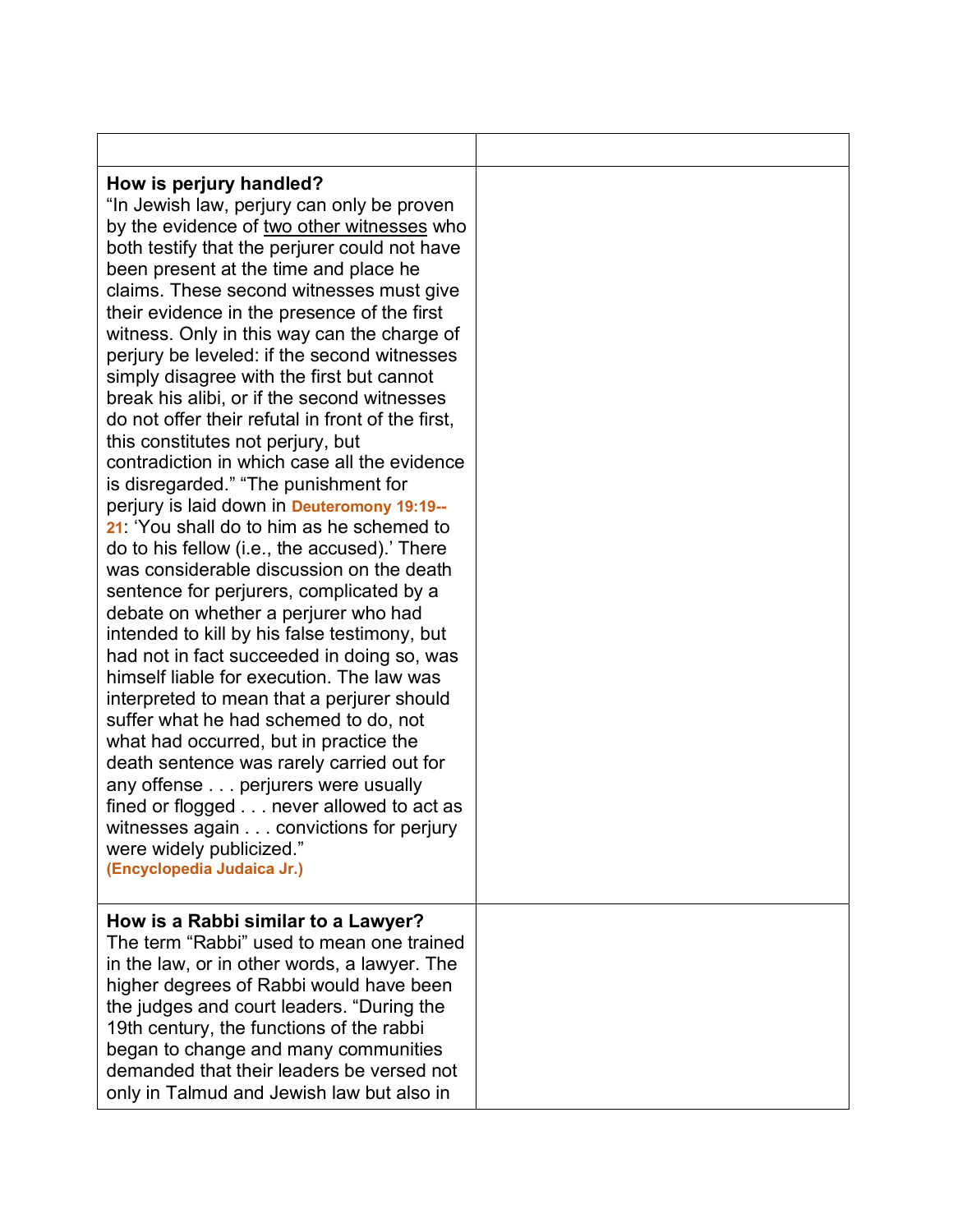| secular studies. To meet these new<br>conditions, rabbinical seminaries were<br>organized, issuing a variety of 'rabbinical<br>degrees." "The Hebrew word for court is<br>bet din (plural: battei din), which literally<br>means 'house of judgment'; in rabbinic<br>literature it is the term for a Jewish court of<br>law. We find battei din which handle the<br>legal problems of the Israelites from the<br>times of Moses. The rule of the law is an<br>important principle of Judaism. The Torah<br>stresses that justice must not be meted out<br>by the parties themselves but must be<br>administered by impartial judges."<br>(Encyclopedia Judaica Jr.)                                                                                                                                                                                                                                                                                                                                                                                                                                                                                                                                                                                                           |  |
|-------------------------------------------------------------------------------------------------------------------------------------------------------------------------------------------------------------------------------------------------------------------------------------------------------------------------------------------------------------------------------------------------------------------------------------------------------------------------------------------------------------------------------------------------------------------------------------------------------------------------------------------------------------------------------------------------------------------------------------------------------------------------------------------------------------------------------------------------------------------------------------------------------------------------------------------------------------------------------------------------------------------------------------------------------------------------------------------------------------------------------------------------------------------------------------------------------------------------------------------------------------------------------|--|
| What legal system is preferred, even in<br>secular issues?<br>"The courts would deal with criminal law as<br>well as all cases between two parties such<br>as for damages and inheritance, decide on<br>the status of individuals and objects as far<br>as purity and kashrut were concerned,<br>besides clarifying such laws as those<br>regarding the Sabbath and festivals."<br>"Rabbinic courts continued to be<br>established even when the Jews went into<br>exile. In those countries of exile where the<br>Jews enjoyed judicial autonomy the<br>rabbinical courts dealt with all matters and<br>also imposed the special regulations made<br>by the community. In some countries,<br>cases involving both Christians and Jews<br>could be heard by the bet din as long as an<br>equal number of Christian and Jewish<br>witnesses, or an equal number of judges<br>were involved. The bet din followed Jewish<br>Law, except in such matters as taxes or<br>pledges of loans, which were often<br>disposed of according to the law of the<br>land. In some countries the Jewish legal<br>system was under the jurisdiction of an<br>officially appointed chief rabbi. In the<br>modern period when such autonomy has<br>disappeared, the function of the bet din has |  |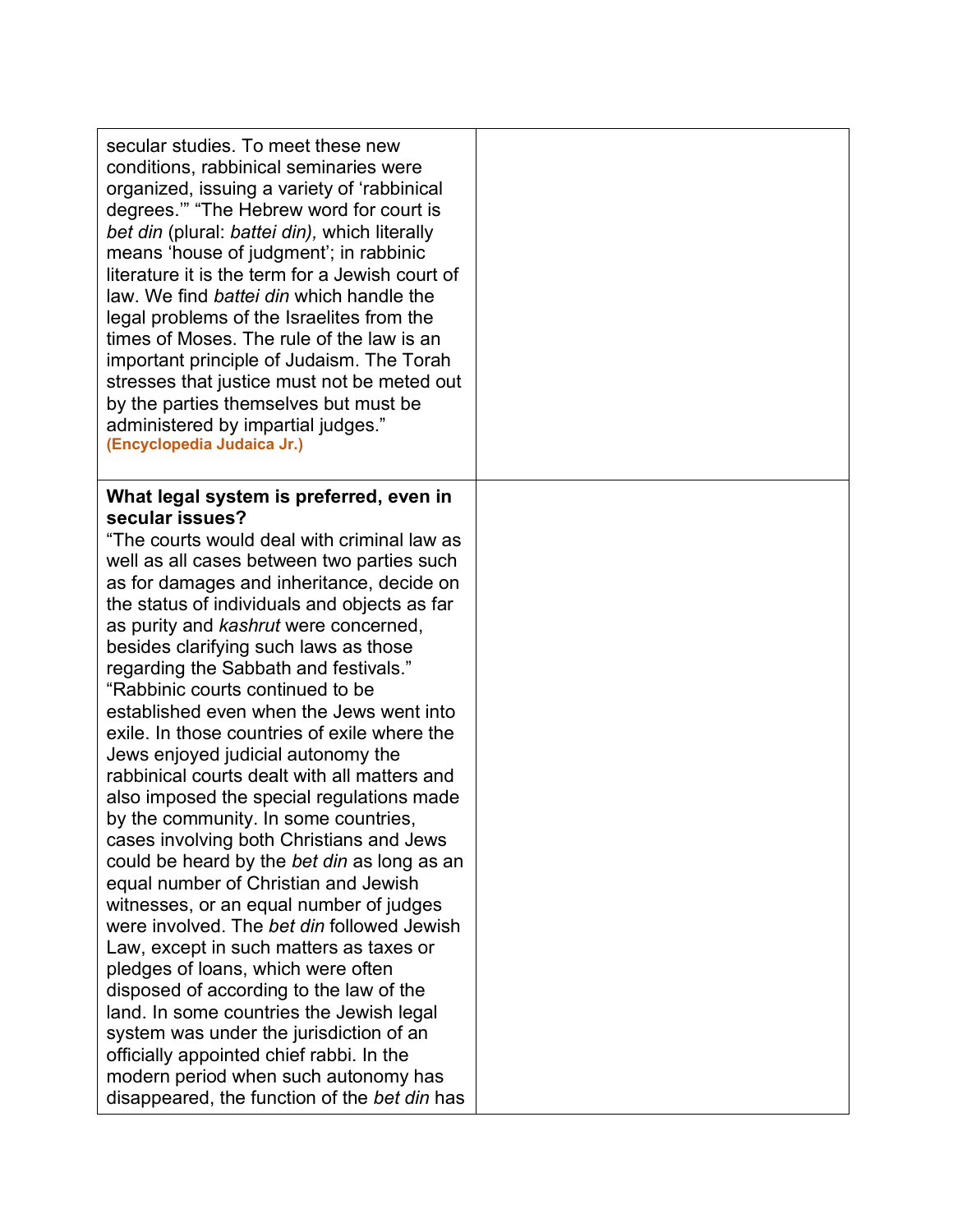| been limited to purely religious matters.<br>Nevertheless, throughout the ages Jews<br>have been encouraged to bring their<br>disputes before a bet din rather than a<br>secular court, and in the Middle Ages any<br>Jew turning to a secular court to decide a<br>dispute with another Jew was considered a<br>traitor to the Jewish people." (Encyclopedia<br>Judaica Jr.)                                                                                                                                                                                                                                                                                                                                                                                                                  |  |
|------------------------------------------------------------------------------------------------------------------------------------------------------------------------------------------------------------------------------------------------------------------------------------------------------------------------------------------------------------------------------------------------------------------------------------------------------------------------------------------------------------------------------------------------------------------------------------------------------------------------------------------------------------------------------------------------------------------------------------------------------------------------------------------------|--|
| How does the Israeli Supreme<br><b>Rabbinical Court function?</b><br>"In Israel today, where an elaborate<br>network of <i>battei din</i> has been established<br>under the Supreme Rabbinical Court of<br>Israel, the term bet din has come to mean<br>the rabbinic court which has, by act of the<br>Knesset, jurisdiction in matters of personal<br>status in addition to its normal religious<br>function." "In a bet din there were no<br>lawyers either for the defense or the<br>prosecution. The judges themselves<br>questioned the witnesses and the parties<br>involved and arrived at their own<br>conclusions. In the State of Israel,<br>however, there are men who are known as<br>'pleaders' who represent people appearing<br>before the bet din." (Encyclopedia Judaica Jr.) |  |
| How is the debate process viewed in<br>modern times?<br>The history of disputations or polemics is<br>common in Judaism, both biblically and in<br>more recent times. The arguments, proving<br>and disproving, appeared both positively<br>and negatively, for and against, the Jews. It<br>is human nature, yet more so, a<br>characteristic of Jewish culture to have<br>two-sided debates. "Throughout history<br>Jews have often been called on to defend<br>their faith against non-believers in public<br>debates known as disputations or<br>polemics. Often these disputations were<br>conducted in friendly atmospheres of                                                                                                                                                           |  |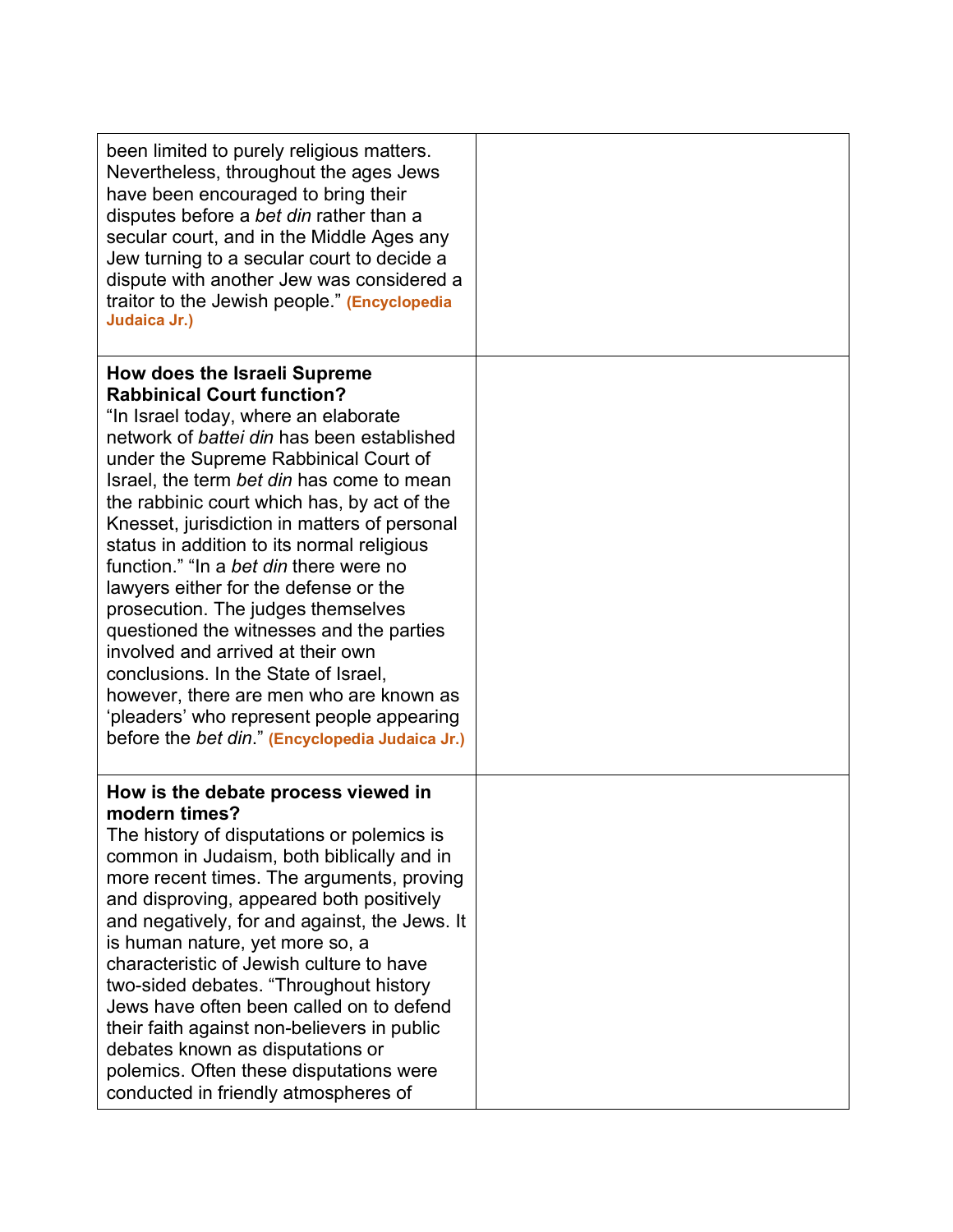| mutual respect, but all too often these<br>debates took on aspects of bitterness."<br>"The developing rift between Christianity<br>and Judaism and the animosity after their<br>final split in the second century C.E.<br>produced many great disputations. A<br>crucial one occurred about the time of the<br>Bar Kokhba revolt (c. 135 C.E.) between<br>the Christian Justin Martyr and the Jew<br>Tryphon. While the two adversaries<br>expressed friendship toward each other,<br>the argument became bitter."<br>(Encyclopedia Judaica Jr.) |  |
|--------------------------------------------------------------------------------------------------------------------------------------------------------------------------------------------------------------------------------------------------------------------------------------------------------------------------------------------------------------------------------------------------------------------------------------------------------------------------------------------------------------------------------------------------|--|
| How did disputations and arguments                                                                                                                                                                                                                                                                                                                                                                                                                                                                                                               |  |
| develop?                                                                                                                                                                                                                                                                                                                                                                                                                                                                                                                                         |  |
| "Christian-Jewish disputation continued                                                                                                                                                                                                                                                                                                                                                                                                                                                                                                          |  |
| and Muslim-Jewish debates, which began                                                                                                                                                                                                                                                                                                                                                                                                                                                                                                           |  |
| in the 10th century, developed as well.<br>Questions concerning the text of the Bible                                                                                                                                                                                                                                                                                                                                                                                                                                                            |  |
| and Jewish way of life were discussed. The                                                                                                                                                                                                                                                                                                                                                                                                                                                                                                       |  |
| Jews questioned the Koran's value and                                                                                                                                                                                                                                                                                                                                                                                                                                                                                                            |  |
| attacked Muhammad in the process."                                                                                                                                                                                                                                                                                                                                                                                                                                                                                                               |  |
| "Nahmanides defended Judaism at the                                                                                                                                                                                                                                                                                                                                                                                                                                                                                                              |  |
| famous Disputation of Barcelona in 1263.                                                                                                                                                                                                                                                                                                                                                                                                                                                                                                         |  |
| Fearlessly questioning the nature of                                                                                                                                                                                                                                                                                                                                                                                                                                                                                                             |  |
| Christian authority and teaching,                                                                                                                                                                                                                                                                                                                                                                                                                                                                                                                |  |
| Nahmanides asked why, if the Messiah had<br>come, the world was still torn by war. He                                                                                                                                                                                                                                                                                                                                                                                                                                                            |  |
| was declared the victor and given a                                                                                                                                                                                                                                                                                                                                                                                                                                                                                                              |  |
| monetary prize for his efforts."                                                                                                                                                                                                                                                                                                                                                                                                                                                                                                                 |  |
| "Disputations still occurred in the 20th                                                                                                                                                                                                                                                                                                                                                                                                                                                                                                         |  |
| century. Franz Rosenzweig corresponded                                                                                                                                                                                                                                                                                                                                                                                                                                                                                                           |  |
| with the Christian philosopher Eugene                                                                                                                                                                                                                                                                                                                                                                                                                                                                                                            |  |
| Rosenstock Huessy, and Martin Buber was                                                                                                                                                                                                                                                                                                                                                                                                                                                                                                          |  |
| in disputation with Karl Ludwig Schmidt as                                                                                                                                                                                                                                                                                                                                                                                                                                                                                                       |  |
| the anti-Jewish laws were being                                                                                                                                                                                                                                                                                                                                                                                                                                                                                                                  |  |
| implemented in Germany in 1933. In the                                                                                                                                                                                                                                                                                                                                                                                                                                                                                                           |  |
| face of Nazi Germany, Buber declared: 'We<br>also know, as we know that there exists air                                                                                                                                                                                                                                                                                                                                                                                                                                                         |  |
| that we take into our lungs, that there exists                                                                                                                                                                                                                                                                                                                                                                                                                                                                                                   |  |
| the plane on which we move; nay, deeper,                                                                                                                                                                                                                                                                                                                                                                                                                                                                                                         |  |
| more truly we know that world history has                                                                                                                                                                                                                                                                                                                                                                                                                                                                                                        |  |
| not yet been probed to its roots, that the                                                                                                                                                                                                                                                                                                                                                                                                                                                                                                       |  |
| world is not yet redeemed.' These                                                                                                                                                                                                                                                                                                                                                                                                                                                                                                                |  |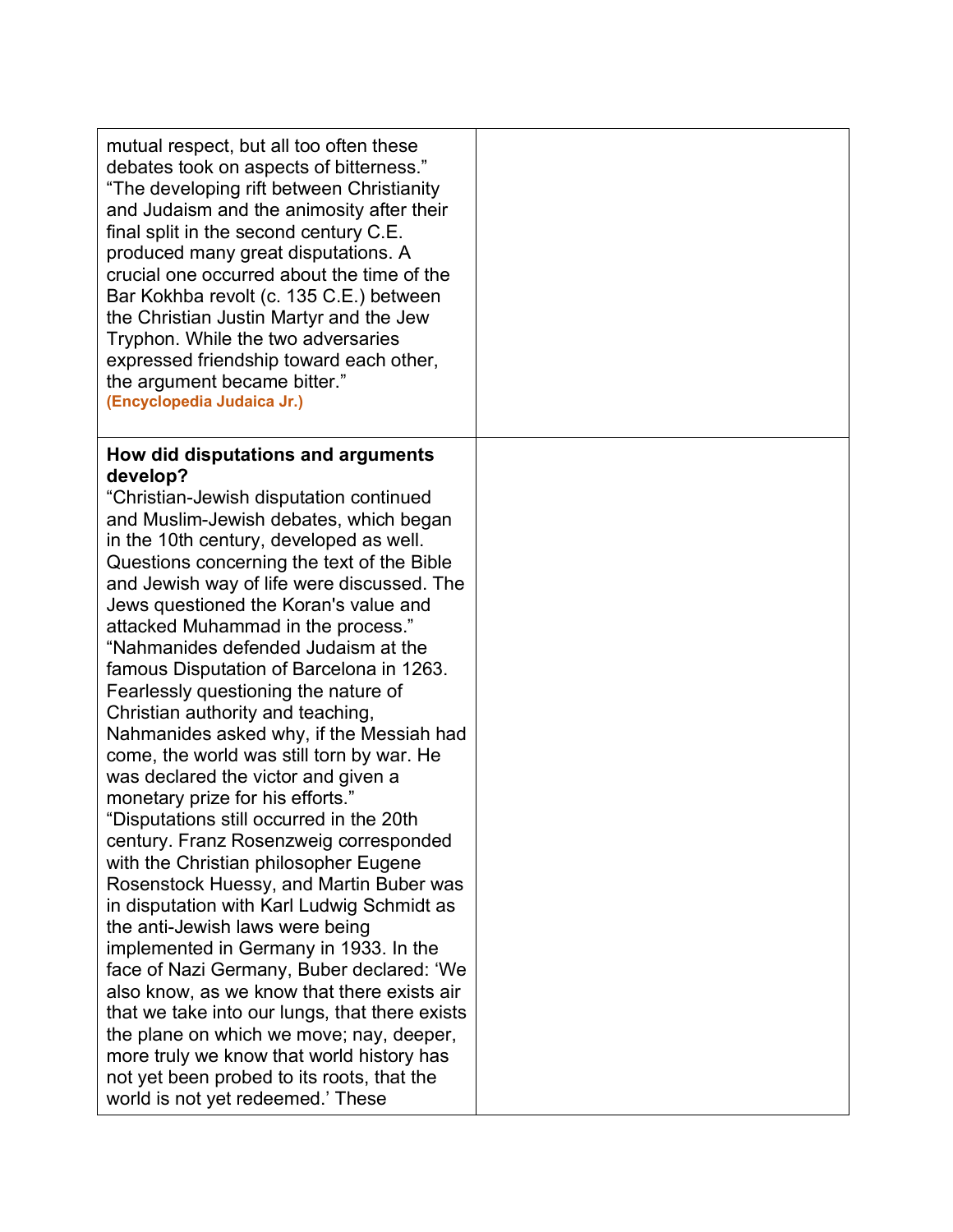| disputations have traditionally seen some<br>of history's most elegant and powerful<br>defenses of the Jewish faith." "Within<br>Judaism the polemics, or scholarly<br>arguments, have been almost as bitter.<br>From the Talmudic period when the<br>Sadducees and Samaritans were in dispute<br>with traditional Judaism, disputes have<br>been frequent. Purely halakhic and rabbinic<br>disputes were usually dealt within question-<br>and-answer and other literary forms.<br>However, battles over Kabbalah, ordination<br>of rabbis and Maimonides' Guide of the<br>Perplexed were more substantial. The<br>fiercest controversies in Jewish history<br>were those arising over Shabbateanism."<br>(Encyclopedia Judaica Jr.) Shabbetai Zvi,<br>(1626-1676), was one who claimed to be<br>the Messiah and eventually led a failing<br>Aliyah (immigration) to the land of Israel.<br>"Shabbateanism, the movement which<br>arose around him, was one of the largest of<br>the messianic movements. The extreme<br>zeal of his supporters as well as his<br>detractors nearly tore Judaism apart and<br>the movement continued to be influential<br>for over two centuries." (Encyclopedia<br>Judaica Jr.) |  |
|-------------------------------------------------------------------------------------------------------------------------------------------------------------------------------------------------------------------------------------------------------------------------------------------------------------------------------------------------------------------------------------------------------------------------------------------------------------------------------------------------------------------------------------------------------------------------------------------------------------------------------------------------------------------------------------------------------------------------------------------------------------------------------------------------------------------------------------------------------------------------------------------------------------------------------------------------------------------------------------------------------------------------------------------------------------------------------------------------------------------------------------------------------------------------------------------------------------------|--|
| How did disputation of "gathering," or<br>reestablishing Israel arise?<br>Another noteworthy disputation came from<br>the "Satmar Rabbi." He argued that the<br>Aliyah to the Land of Israel was an evil trick<br>and thus against God's will. He felt that the<br>establishment of Israel as a modern nation<br>was wrong. "Satmar (is the) name of a<br>small, contemporary Hasidic sect,<br>distinguished by its fanatical opposition to<br>Zionism and the State of Israel. It takes its<br>name from the hometown of its leader, Joel<br>Teitelbaum of Satmar (1888--1979), and<br>most of its adherents reside in the<br>Williamsburg section of Brooklyn, New                                                                                                                                                                                                                                                                                                                                                                                                                                                                                                                                              |  |